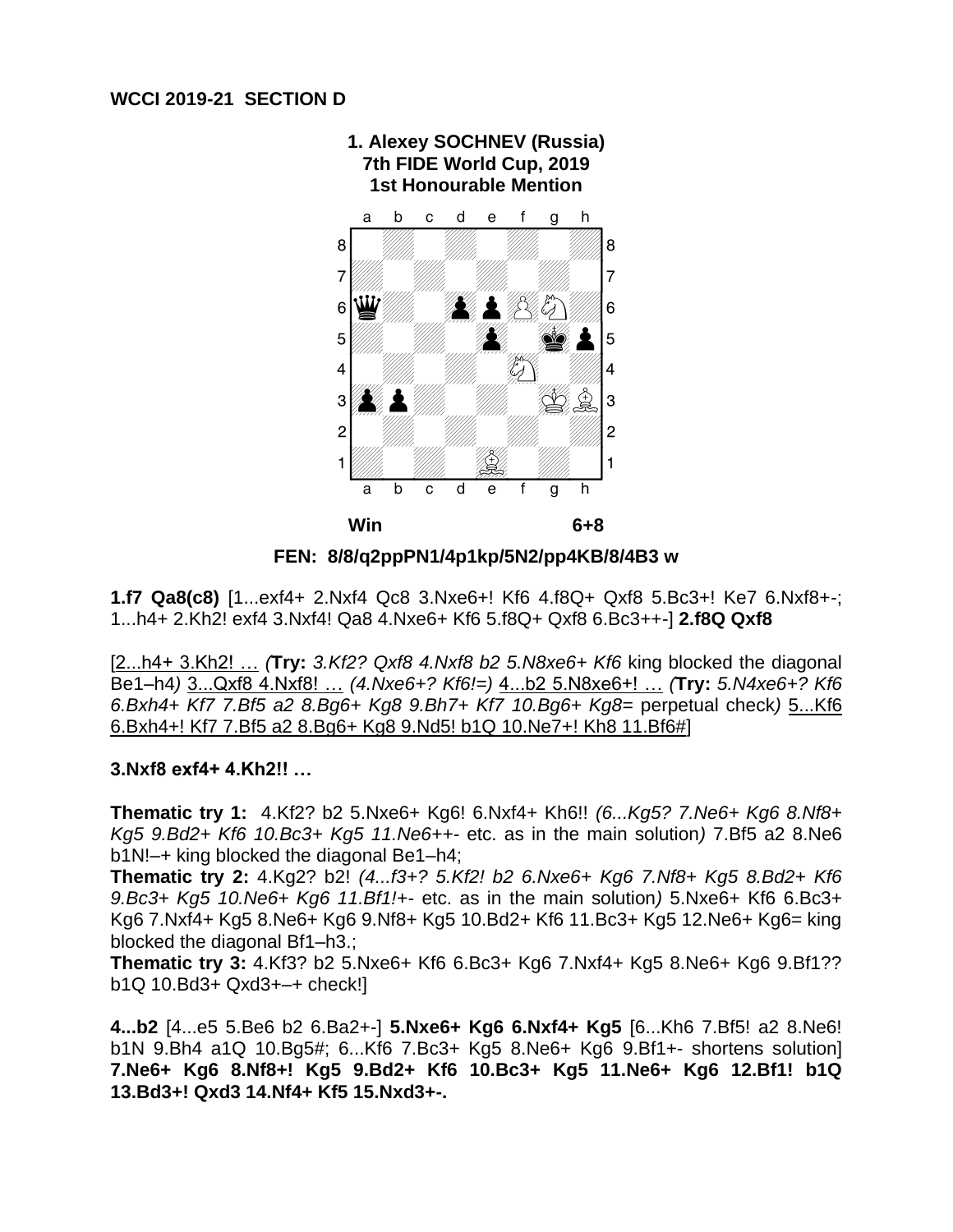

**FEN: 4b3/4ppK1/2p5/8/7P/P7/P1kP1pP1/5B2 w**

**1.h5! Bd7** [1...Kxd2 2.h6 Ke1 3.Ba6! Bd7 4.h7 Bc8 5.Bxc8! … (Otherwise 5.Bc4 Be6 positional draw) 5. … f1Q 6.h8Q Qxg2+ 7.Kf8!+-] **2.g4!! …** 

**Logical try: 2.h6? Bf5 3.h7 …** (3.g4 Bd3! 4.Bh3 Kxd2 5.a4 c5 6.a5 c4 7.a6 c3 8.a7 c2 9.a8Q c1Q=; 3.a4 Bd3 4.Bxd3+ Kxd3=) **3...Bxh7 4.Kxh7 Kxd2 5.a4 e5 6.a5 e4 7.a6 e3 8.a7 e2 9.Bxe2 Kxe2 10.a8Q f1Q 11.Qa6+ …** (11.Qxc6 Qb1+ 12.Kg7 Qxa2 13.Qf3+ Ke1=) **11...Kf2 12.Qxf1+ Kxf1 13.a4 c5 14.a5 c4 15.a6 c3 16.a7 c2 17.a8Q c1Q= the diagonal a8-h1 is blocked by the pawn g2;**

2.a4? Kxd2 3.h6 Ke1 4.h7 Kxf1 5.h8Q Kg1 6.Qd8 f1Q=; 2.d4? Kd2 3.h6 Ke1 4.Ba6 Bc8 5.Bc4 Be6=

**2...Bxg4** [2...Kxd2 3.h6 Ke1 4.Bg2! Bxg4 5.h7 Bf3! 6.Bh3! Bg4 7.Bxg4! … (Otherwise 7.Bg2 Bf3 positional draw) 7. … f1Q 8.h8Q Qf6+ 9.Kg8! Qg5+ 10.Qg7+-]

**3.h6 Bf5 4.h7 …**  [4.a4? Bd3! 5.Bg2 Kxd2 6.a5 … (6.h7 Bxh7 7.Kxh7 e5 8.a5 e4 9.a6 e3 10.a7 e2=) 6...Be4! 7.Bh3 Bf5=; 4.d4? Bd3! 5.Bg2 Kc3 6.h7 Bxh7 7.Kxh7 Kxd4 8.a4 Kc5=]

**4...Bxh7 5.Kxh7 Kxd2** [5...e5 6.a4 e4 7.a5 Kxd2 etc.] **6.a4 e5 7.a5 e4 8.a6 e3 9.a7 e2 10.Bxe2 Kxe2 11.a8Q f1Q 12.Qa6+ Kf2 13.Qxf1+ Kxf1 14.a4 c5 15.a5 c4 16.a6 c3 17.a7 c2 18.a8Q c1Q diagonal a8-h1 is open and 19.Qh1++-**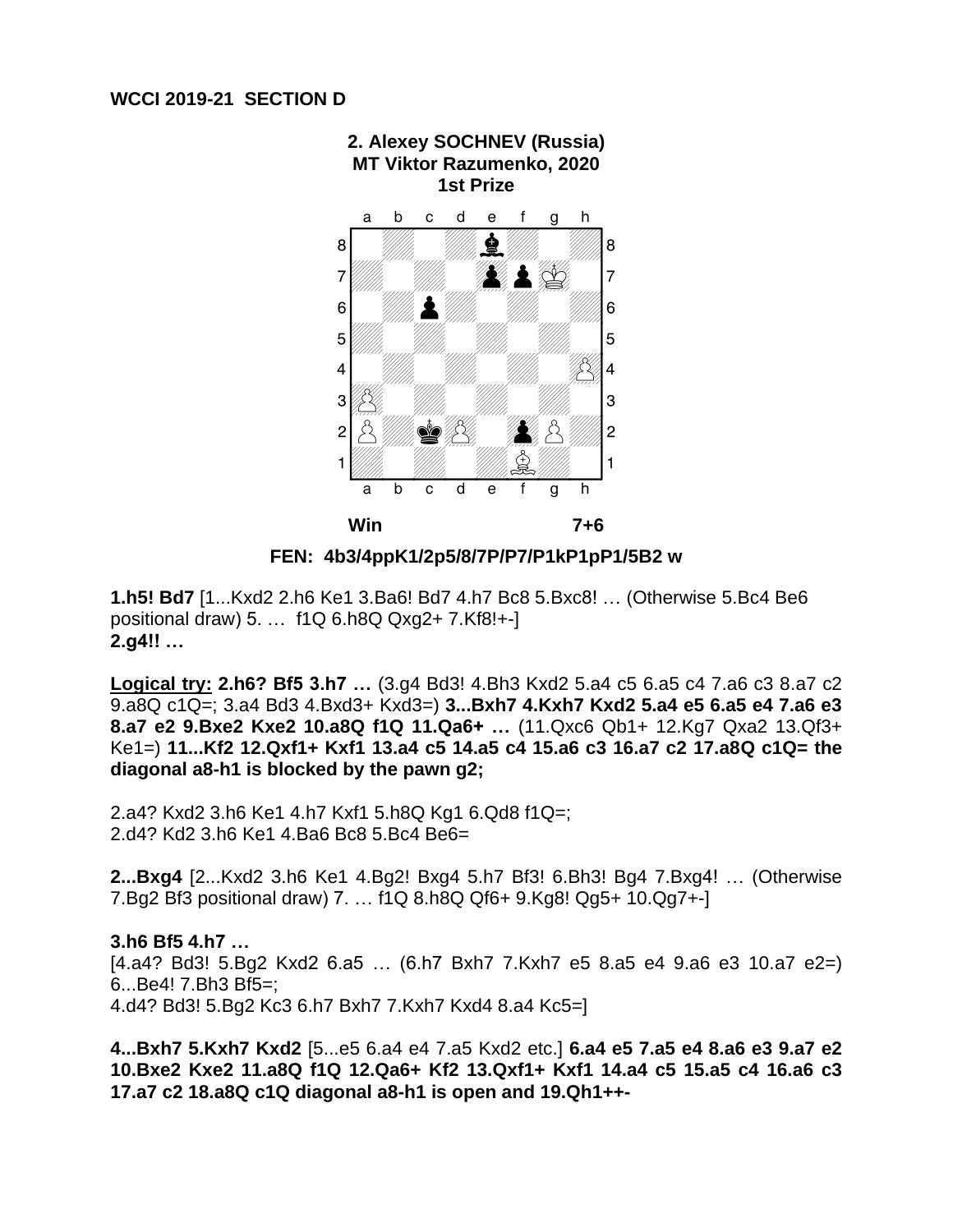

**3. Alexey SOCHNEV (Russia)**

**FEN: n7/4p3/3pP3/K4P1p/p2P4/2P2R1N/4p3/3k4 w**

**1.Nf2+!** [1.Rd3+? Kc2 2.Re3 Kd2 3.Re4!? Kd3! *(3...e1Q? 4.Rxe1 Kxe1 5.Kxa4+–)*  4.Nf2+ Kd2 5.Nh3!? Kd3 6.Nf2+ Kd2= positional draw]

**1...Kc2! 2.Nd3** [2.Re3? Kd2 3.Rd3+ Kc2 4.Re3 Kd2= positional draw]

**2...a3 3.Ne1+ Kc1!** [3...Kd2 4.c4!+–]

**4.c4 a2 5.Ra3** [5.Rc3+? Kb2 6.Rc2+ Kb1! 7.Rxa2 Kxa2 etc see thematic try 1]

## **5...Kb2 6.Ra4!! …**

**Thematic try 1:** 6.Rxa2+? Kxa2 7.f6 exf6 8.e7 Nc7 9.Kb6 Ne8 10.c5 dxc5 11.Kxc5 h4 12.d5 h3 13.d6 Nxd6 14.Kxd6 h2 15.e8Q h1Q 16.Qxe2+ Ka3! 17.Qd3+ Ka4 18.Qc4+ Ka5=;

**Thematic try 2:** 6.Ka4? a1Q 7.Nd3+ Kb1 8.Rxa1+ Kxa1 9.f6 exf6 10.e7 Nc7 11.d5 h4 12.c5 Ne8 13.cxd6 Nxd6 14.Kb4 h3 15.Kc5 Ne4+!! *(15...Ne8? 16.d6 Nxd6 17.Kxd6 e1Q 18.Nxe1 h2 19.e8Q h1Q 20.Qa4+ Kb2 21.Qc2+ Ka3 22.Nd3 Qa1 23.Qc4 Qb1 24.Kc7!*  ZZ etc. as in the main solution*)* 16.Kb4 Nd6! 17.Kc5 Ne4+ 18.Kd4 Nd6 positional draw;

6.Kb4? a1Q 7.Nd3+ Kb1 8.Rxa1+ Kxa1 9.f6 exf6 10.e7 Nc7 11.c5 Nd5+!=

**6...h4** [6...Nc7 7.f6 exf6 8.e7 h4 etc. as in the main solution]

**7.f6! exf6 8.e7 Nc7 9.Kb6 …**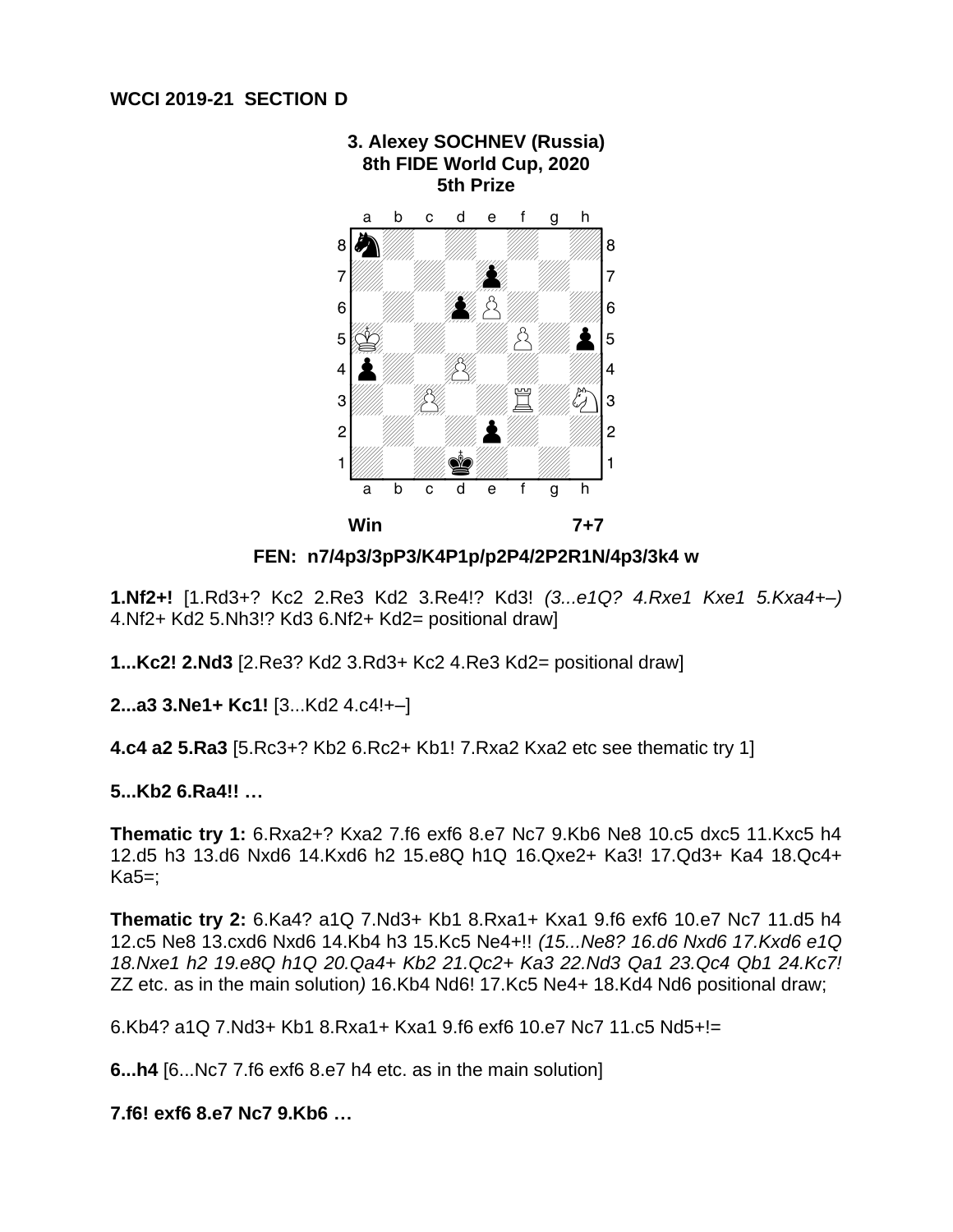**Thematic try 3:** 9.c5? dxc5 10.d5 Ne8 11.Kb5 h3 12.Nd3+ Kb1! 13.Rxa2 Kxa2 14.Nc1+ Ka3!! 15.Nxe2 c4! *(15...Nd6+? 16.Kc6!+–)* 16.Kxc4 Nd6+ 17.Kc5 Ne4+! 18.Kd4 Nd6 19.Kc5 Ne4+=

### **9...Ne8 10.c5 dxc5 11.Kxc5!! …**

**Logical try:** 11.dxc5? a1Q 12.Nd3+ Kb1 13.Rxa1+ Kxa1 14.c6 h3 15.c7 Nxc7 16.Kxc7 e1Q 17.Nxe1 h2 18.e8Q h1Q 19.Qa4+ Kb2 20.Qc2+ Ka3 21.Nd3 Qa1 22.Qc4 Qb1!! ZZ 23.Nc1 Kb2! *(23...Qh7+? 24.Kb6 Qb1+ 25.Kc6 Kb2 26.Nd3+ Ka3 27.Qc3++–)* 24.Nd3+ Ka3 25.Nc5 *(25.Qc3+ Qb3 26.Qa5+ Qa4 27.Qc3+ Qb3=)* 25...Qh7+! *(25...Kb2? 26.Qb3+! Ka1 27.Qa3+ Qa2 28.Nb3+ Kb1 29.Qc1#)* 26.Kb6 Qb1+! 27.Kc7 Qh7+= positional draw

**11...a1Q** [11...h3 12.Nd3+ Kc2 13.Rxa2+ Kxd3 14.Ra1 Kd2 15.d5 e1Q 16.Rxe1 Kxe1 17.d6 h2 18.d7 h1Q 19.dxe8Q Qg1+ 20.Kb5! Qf1+ 21.Ka5! Qd3 22.Qd8!+– and white wins easily;

11...Kb3 12.Rb4+! Kc3 13.Rc4+ Kd2 14.Rc2+ Kxe1 15.Rxa2 Kf1 16.Ra1+ e1Q 17.Rxe1+ Kxe1 18.d5 h3 19.d6+– etc.]

**12.Nd3+ Kb1 13.Rxa1+ Kxa1 14.d5 h3 15.d6 Nxd6 16.Kxd6 e1Q!** [16...h2 17.e8Q h1Q 18.Qa4++–]

**17.Nxe1 h2 18.e8Q h1Q 19.Qa4+ Kb2 20.Qc2+ Ka3 21.Nd3! Qa1** [21...Qb7 22.Qc1+ Ka2 23.Qd2+ Kb1 24.Qe1+ Kc2 25.Nb4+ Kb3 26.Qd1+ Ka3 27.Qa1+ Kb3 28.Qa2+ Kc3 29.Qc2+ Kxb4 30.Qb2++–]

**22.Qc4! Qb1 23.Kc7!!** [ZZ]

**23...Qb3 24.Qa6+ Qa4 25.Qd6+ Ka2 26.Qh2+ Ka3 27.Qb2#**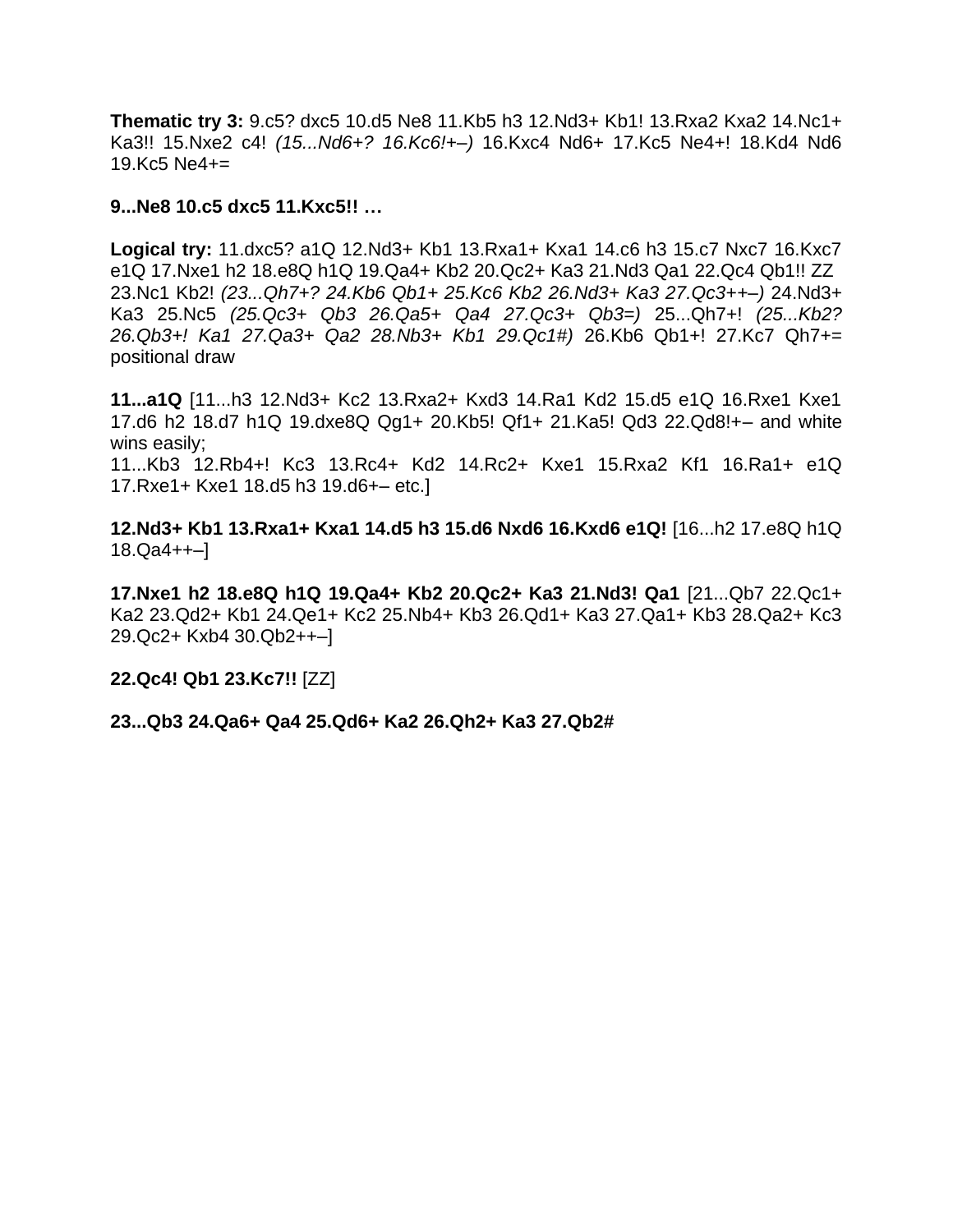

**FEN: 8/n1P1Pp2/6k1/2rp4/5p2/8/1K1Rp3/4n3 w**

**1.e8Q** [1.Rxe2? The easiest way 1...Nd3+! 2.Kb1 f3 3.e8Q fxe2 4.Qxe2 Rb5+=]

**1...Rc2+!** [1...f3 2.Qg8+ Kf6 3.Qg3 Rc2+ 4.Rxc2 Nd3+ 5.Kb3 e1Q 6.Qxf3++–]

## **2.Rxc2 Nd3+ 3.Ka1!! …**

[The key point of the study: what move will the white king make? The most obvious: 3.Kc3? e1Q+ 4.Qxe1 Nxe1 5.Ra2 Nc8 *(5...f3 6.Kd2)* 6.Ra8 Ne7 7.Re8 and white wins, but 5. ... Nb5+! and a draw. It is immediately clear that the king cannot occupy vertical "a" (fields a2 and a3). Only three options remain;

**Logical try N 1:** 3.Kb3? e1Q 4.Qxe1 Nxe1 5.Ra2 f3 6.Rxa7 f2 7.Ra6+ f6! 8.Rxf6+! Kxf6 9.c8Q Ke5! 10.Qf8 Nd3 11.Qf3 Kd4! ZZ 12.Ka4 Kc3 13.Qe2 Nc5+! 14.Kb5 Ne4 15.Kc6  $Kd4!=$ ;

**Logical try N 2:** 3.Kb1? e1Q+ 4.Qxe1 Nxe1 5.Ra2 f3 6.Rxa7 f2 7.Ra6+ f6! 8.Rxf6+! Kxf6 9.c8Q Ke5! 10.Qf8 *(10.Qh3 Ke4! 11.Kc1 d4! 12.Kd1! d3! 13.Qg4+ Ke3 14.Qg3+ Nf3! 15.Qh3 Ke4 16.Qf1 Ke3=* positional draw*)* 10...Nd3 11.Qf3 Kd4! ZZ 12.Qe2 Kc3! ZZ 13.Qc2+ Kd4 14.Qe2 Kc3! ZZ 15.Qd1 Ne1! 16.Qe2 Nd3!= ZZ positional draw]

**3...e1Q+ 4.Qxe1 Nxe1 5.Ra2 f3!** [5...Nc8 6.Ra8 Ne7 7.Re8 f3 8.Rxe7 f2 9.c8Q f1Q 10.Qg4+ Kh6 11.Qh4+ Kg6 12.Rxe1+–]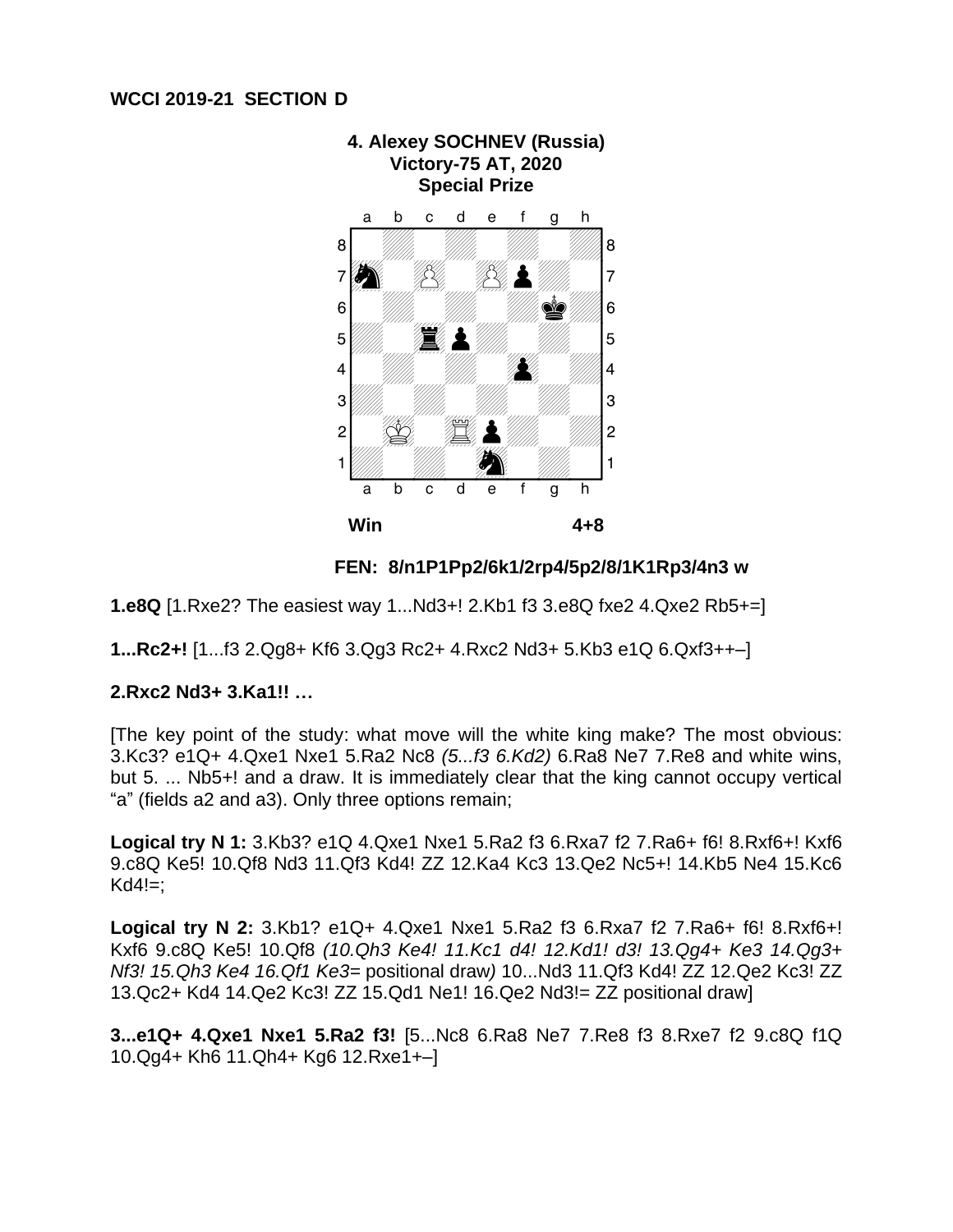**6.Rxa7 f2 7.Ra6+ f6!** [7...Kg7 8.c8Q f1Q 9.Qg4+ Kf8 10.Ra8+ Ke7 11.Qb4+! Kf6 12.Qd6+ Kf5 13.Qxd5+ Kg6 14.Qe4+ f5 15.Qc6+ Kg5 16.Rg8+ Kf4 17.Qd6+ Ke4 18.Re8+ Kf3 19.Qd1+ Kf2 20.Qd2++–]

**8.Rxf6+!** [8.c8Q? f1Q 9.Qg4+ Kh6! 10.Qh4+ Kg6=]

# **8...Kxf6 9.c8Q Ke5!** [9...f1Q? 10.Qf8++–]

## **10.Qf8! Nd3 11.Qf3!**

[**Try:** 11.Qe8+? Kd4 12.Qe2 Kc4!! *(12...Kc3? 13.Kb1+–* ZZ*)* 13.Ka2 Kd4! 14.Ka1 *(14.Ka3 Kc3 15.Ka4 Nc5+! 16.Kb5 Ne4 17.Kc6 Kd4!=* leads to the end on a logical try N 1.*)* 

*14...Kc4 15.Kb1 Kc3! ZZ 16.Qc2+ Kd4 17.Qe2 Kc3! ZZ 18.Qd1 Ne1! 19.Qe2 Nd3!= ZZ.* Leads to a positional draw on a logical try N 2.]

**11...Kd4 12.Kb1!** [ZZ]

**12...Kc4! 13.Qd1!**  [13.Qe2? Kc3! ZZ; Extends the solution**:** 13.Qg4+ Kb3 14.Qd1+ Kc4 15.Qf1 Kc3 16.Qe2 ZZ]

**13...Kc3 14.Qe2!** [ZZ]

**14...Kd4 15.Kc2+–**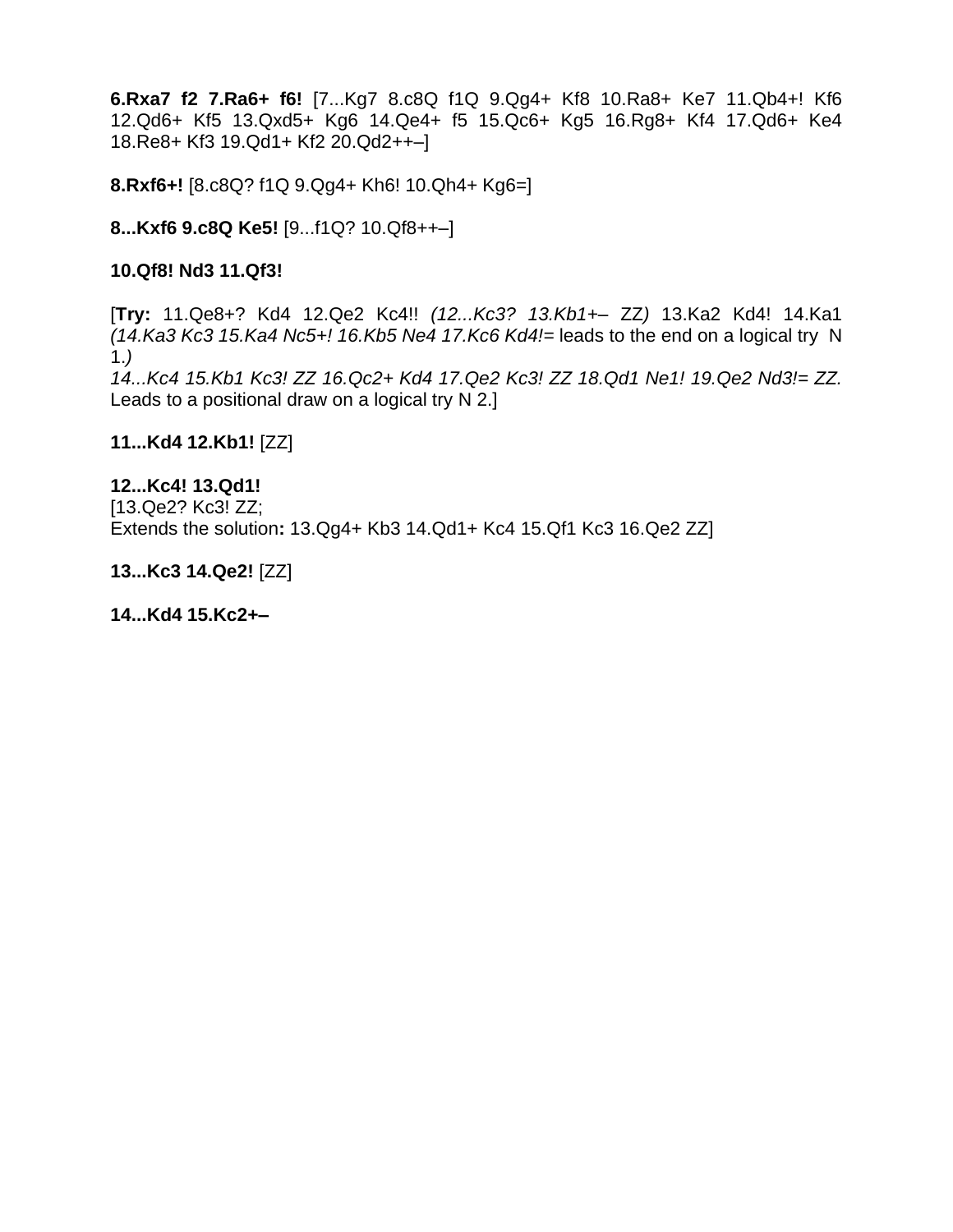

**5. Alexey SOCHNEV (Russia)**

**FEN: NK6/1P5p/8/8/2Pb3p/2p5/5P2/2k5 w**

**1.Kc8! Ba7 2.Nc7 h3 3.Nb5 h2 4.Nxa7 h1Q 5.b8Q Qh3+!** [5...c2 6.Qb6! Qe4 7.Nc6! Kd1 8.Qd8+ Ke1 9.Qa5+ Kf1 *(9...Ke2 10.Qh5+)* 10.Qa1+ Kg2 11.Nd4=]

**6.Kc7!** [6.Kd8? Qd3+! 7.Kc7 *(7.Ke7 c2 8.Nc6 Kd1–+)* 7...Qxc4+! *(7...c2? 8.Nc6 Kd1 9.Qg8 c1Q 10.Qg1+ Kd2 11.Qg5+ Kd1 12.Qg1+=)* 8.Nc6 Qf4+! 9.Kb7 Qxb8+ 10.Kxb8 h5! 11.f4 h4 12.f5 h3 13.f6 h2 14.f7 h1Q 15.f8Q Qxc6!–+]

#### **6...Qh2+ 7.f4!! …**

**Logical try:** 7.Kb7? Qxb8+ 8.Kxb8 c2 9.c5 Kd1! 10.c6 c1Q 11.c7 h5 12.c8Q Qxc8+ 13.Kxc8 h4 14.Nc6 h3 15.Ne5 h2 16.Ng4 h1Q!–+

## **7...Qxf4+ 8.Kb7! Qxb8+ 9.Kxb8 c2 10.c5** …

**A. 10...Kd1 11.c6 c1Q 12.c7 h5 13.c8Q Qxc8+ 14.Kxc8! h4 15.Nc6 h3 16.Ne5 h2 17.Ng4 h1Q 18.Nf2+!=**

**B. 10...Kd2 11.c6 c1Q 12.c7 h5 13.c8Q Qxc8+ 14.Kxc8! h4 15.Nc6 h3 16.Ne5 h2 17.Nf3+!=;** 

**C. 10...Kb1 (Kb2) 11.c6 c1Q 12.c7 h5 13.c8Q Qxc8+ 14.Nxc8! h4 15.Ne7(Nd6) 15...h3 16.Nf5 h2 17.Ng3 Kc2 18.Kc7 Kd1 19.Kd6 Ke1 20.Ke5 Kf2 21.Kf4 Kg2 22.Kg4=.**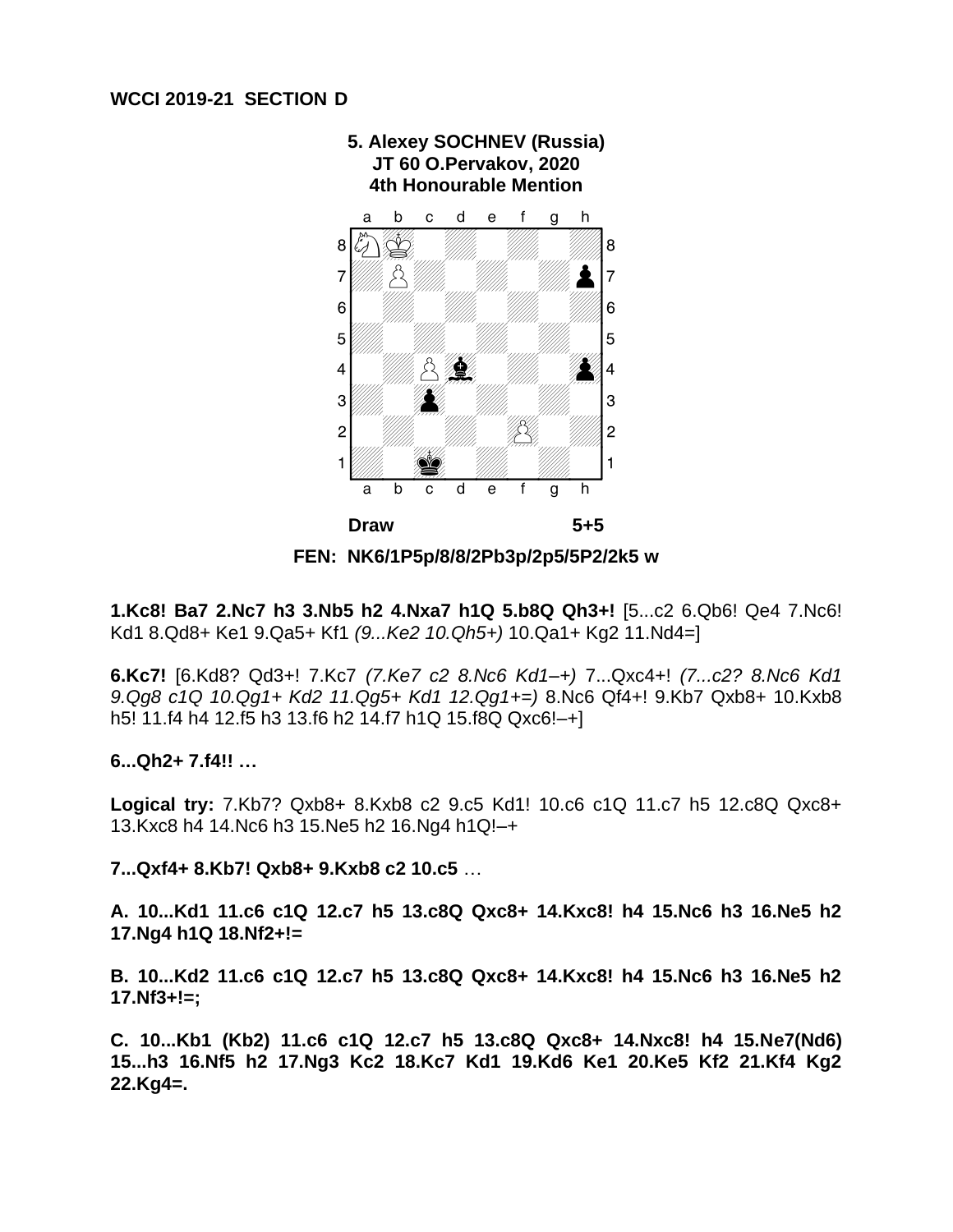

**6. Alexey SOCHNEV (Russia) 9th FIDE World Cup, 2021**

**FEN: 8/3K4/6P1/2P2n1R/r4q2/4k3/n3P1Q1/8 w**

**1.Rh3+** [1.Qg1+? Kd2! 2.Qg5 Rd4+! 3.Kc8 Ne7+ 4.Qxe7 Qg4+ 5.Kc7 Qxh5–+]

**1...Kd4 2.e3+!** [2.Rd3+? Ke5 3.g7 Ra7+ 4.Kc8 Rxg7 5.Qd5+ Kf6 6.Qc6+ Kg5 7.Qg2+ Qg4 8.Qxg4+ Kxg4–+]

**2...Nxe3 3.Qd2+ Kc4 4.Qe2+!** [4.Qxe3? Ra7+ 5.Ke6 Qg4+ 6.Kf6 Nb4! 7.Qc3+ Kb5 8.Qe5! Ra6+! 9.c6+! Kxc6! 10.Rh7 Nd5+–+; 4.Rxe3? Qf5+–+]

**4...Kd4** [4...Kb4 5.Qxe3 the easiest way 5...Ra7+ *(5...Qf5+ 6.Kc7! Qxg6 7.Qb3+ Ka5 8.Qb6+=; 5...Qg4+ 6.Kc7 Qc4 7.Qd2+ Kb5 8.Qd3=)* 6.Ke6! Ra6+ 7.Kd7! Ra7+ 8.Ke6 Qg4+ 9.Kf6! Ra6+ 10.Ke7! Ra7+ 11.Kf6=]

**5.Qd2+! …**

**Logical try:** 5.Qxe3+? Qxe3 6.Rxe3 Kxe3 7.c6 Nc3 8.c7 Nd5! 9.g7 Rg4! 10.Ke6 Nxc7+ 11.Kf7 Rf4+ 12.Kg6 Nd5! 13.g8Q Ne7+ 14.Kg5 Nxg8!–+ Black wins, because a rook is defended.

**5...Ke4 6.Rxe3+!** [6.Qxe3+? Qxe3 7.Rxe3+ Kxe3–+]

**6...Qxe3 7.Qc2+!** [7.Qxe3+? Kxe3–+]

**7...Qd3+ 8.Qxd3+ Kxd3 9.c6 Nc3 10.c7 Rd4+!** [As compared with logical try, a black king is on d3, so: 10...Nd5 11.g7 Rg4 *(11...Ra8 12.Ke6! Ne3! 13.Kd7! Nd5 14.Ke6 Ne3 15.Kd7* positional draw, or *15...Nc4 16.c8N!=* 1 promotion into the knight!*)* 12.Ke6 Nxc7+